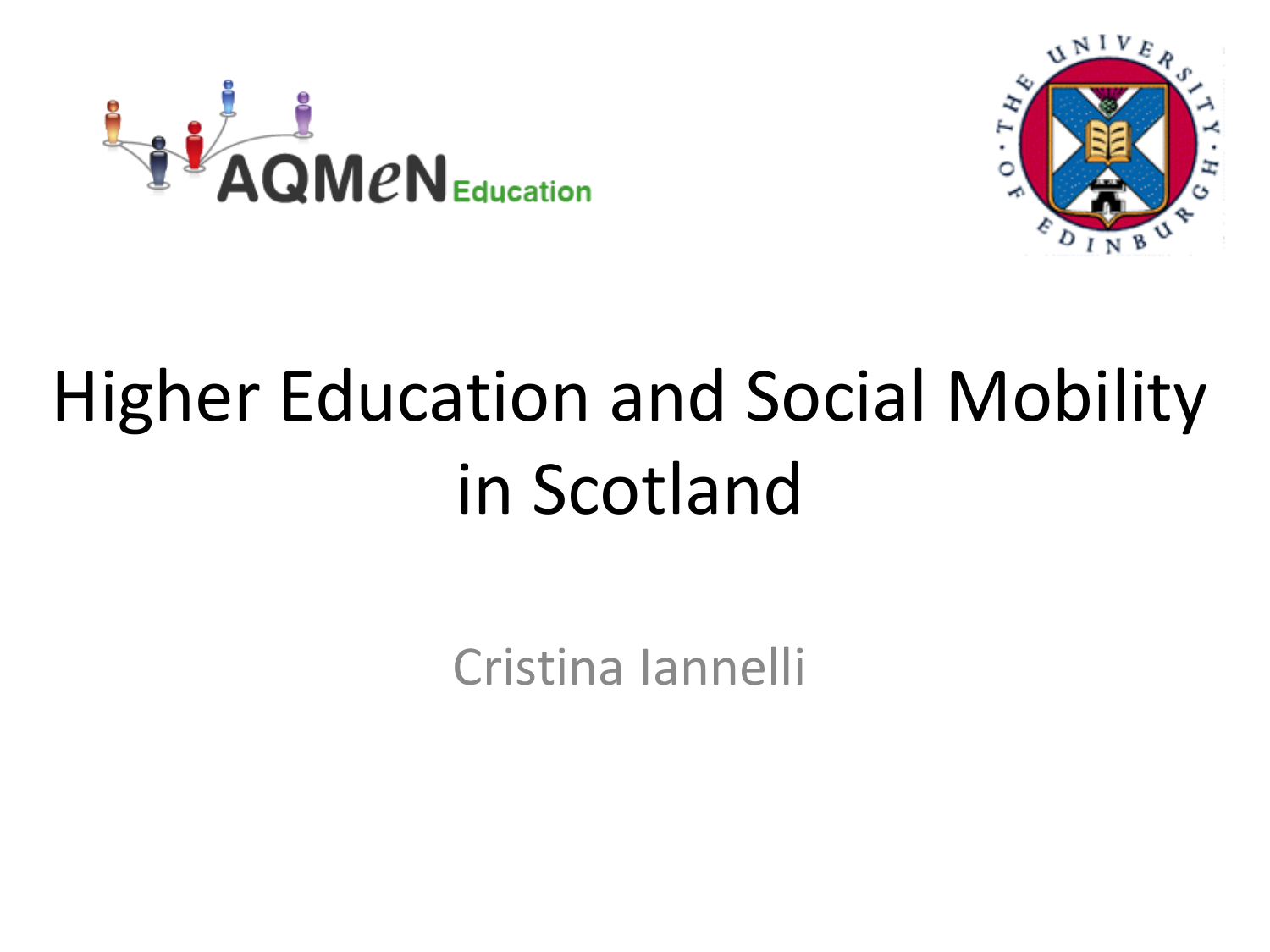# **Outline**

- What do we know about social mobility?
- The role of HE in social mobility
- Differentiation in HE: inclusion or diversion?
- School subjects, HE and occupational destinations
- Social inequalities in labour market outcomes
- Education policy and social mobility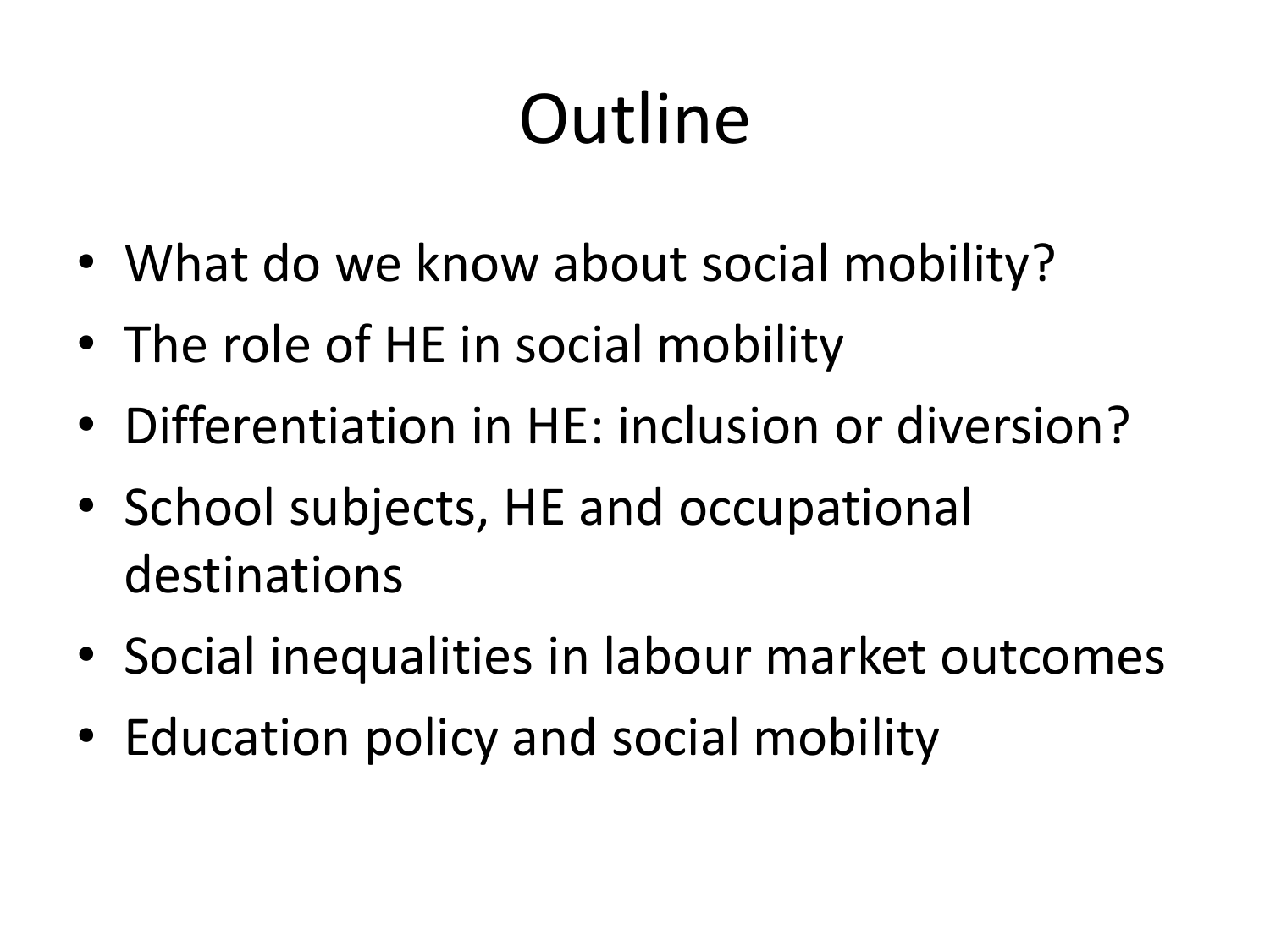## What do we know about social mobility?

- One measure of (in)equality is a society's level of social mobility
- **Evidence from international research shows:** 
	- In absolute terms: In many countries there has been a lot of mobility mostly due to changes in the labour market structure and Scotland is not an exception
	- I In relative terms: some societies are more equal than others and a few countries have experienced an increase in social fluidity (e.g. France and the Netherlands). In the last fifty years in Scotland social fluidity has remained constant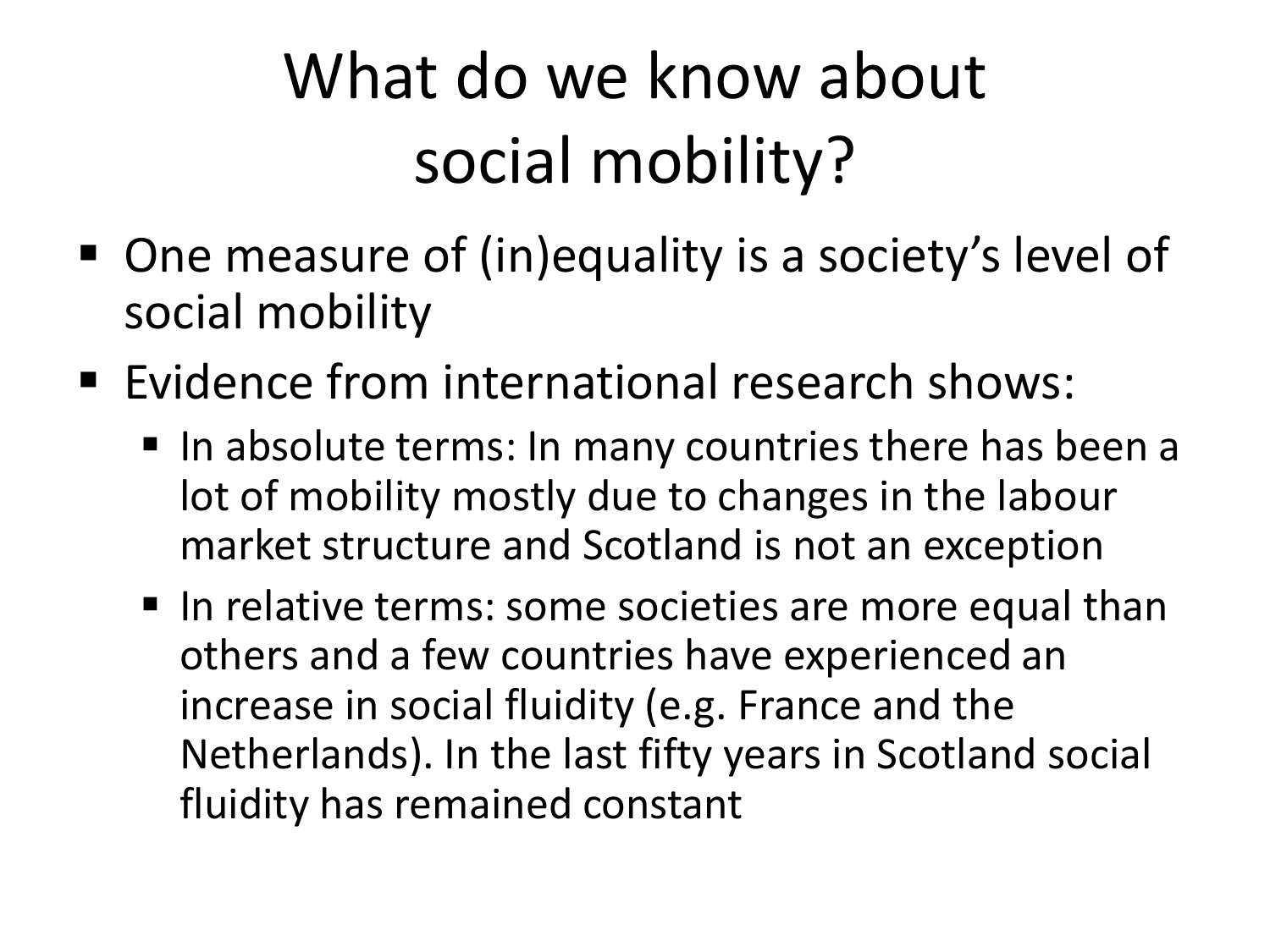## The role of HE in social mobility

- In many countries, including Scotland, education mediates part but not all origindestination (OD) association
- In some countries (e.g. USA, France and Scotland) the OD association has been found weaker at higher levels of education
- Can continuing to expand the HE system lead to higher social mobility?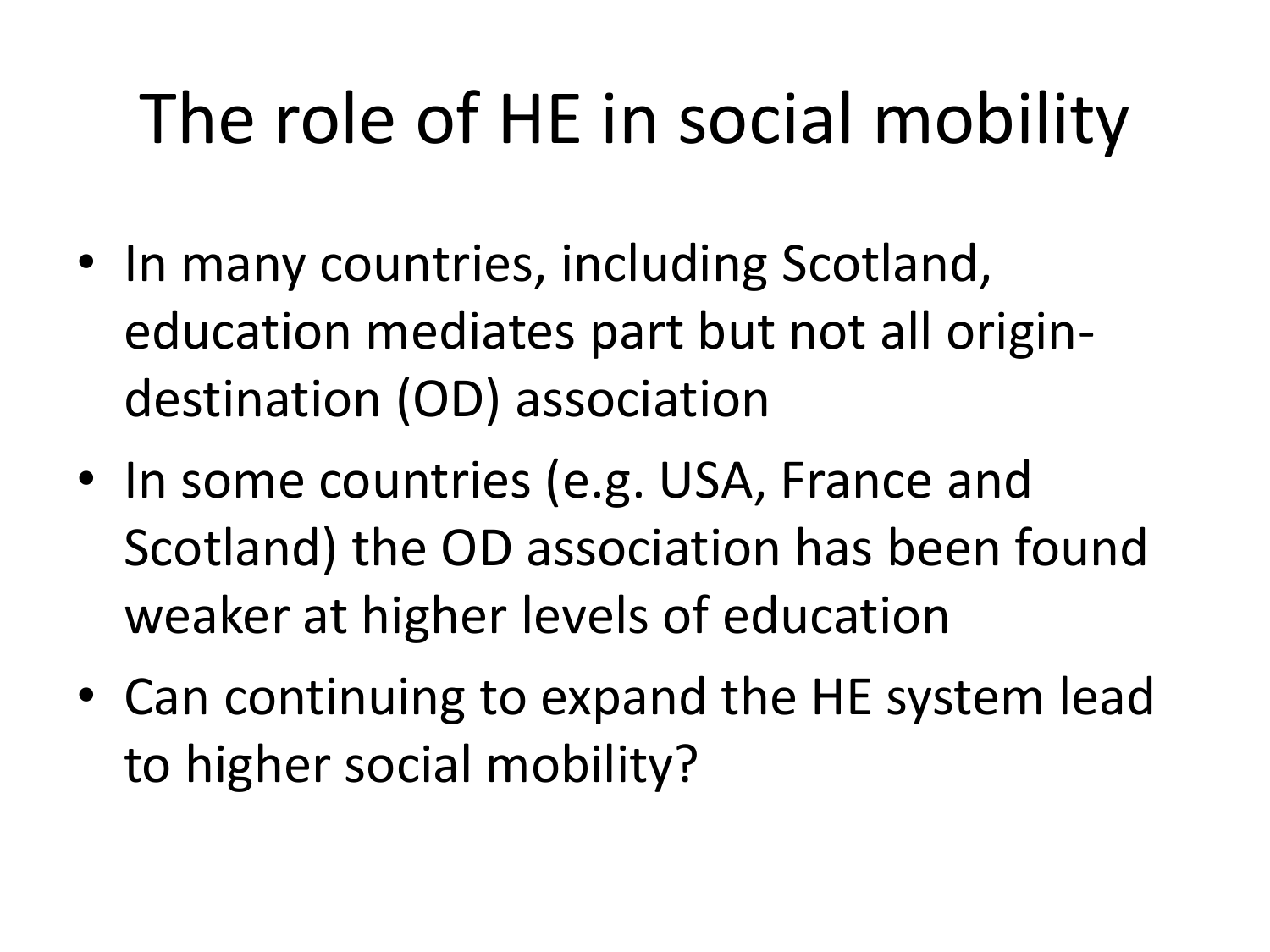# The role of HE in social mobility

- Two reasons for doubting the efficacy of HE expansion:
	- Differentiation within the HE system may perpetuate class differences in education and the labour market outcomes
	- The labour market does not operate only on meritocratic basis and the signalling power of degree qualifications may tend to reduce with the expansion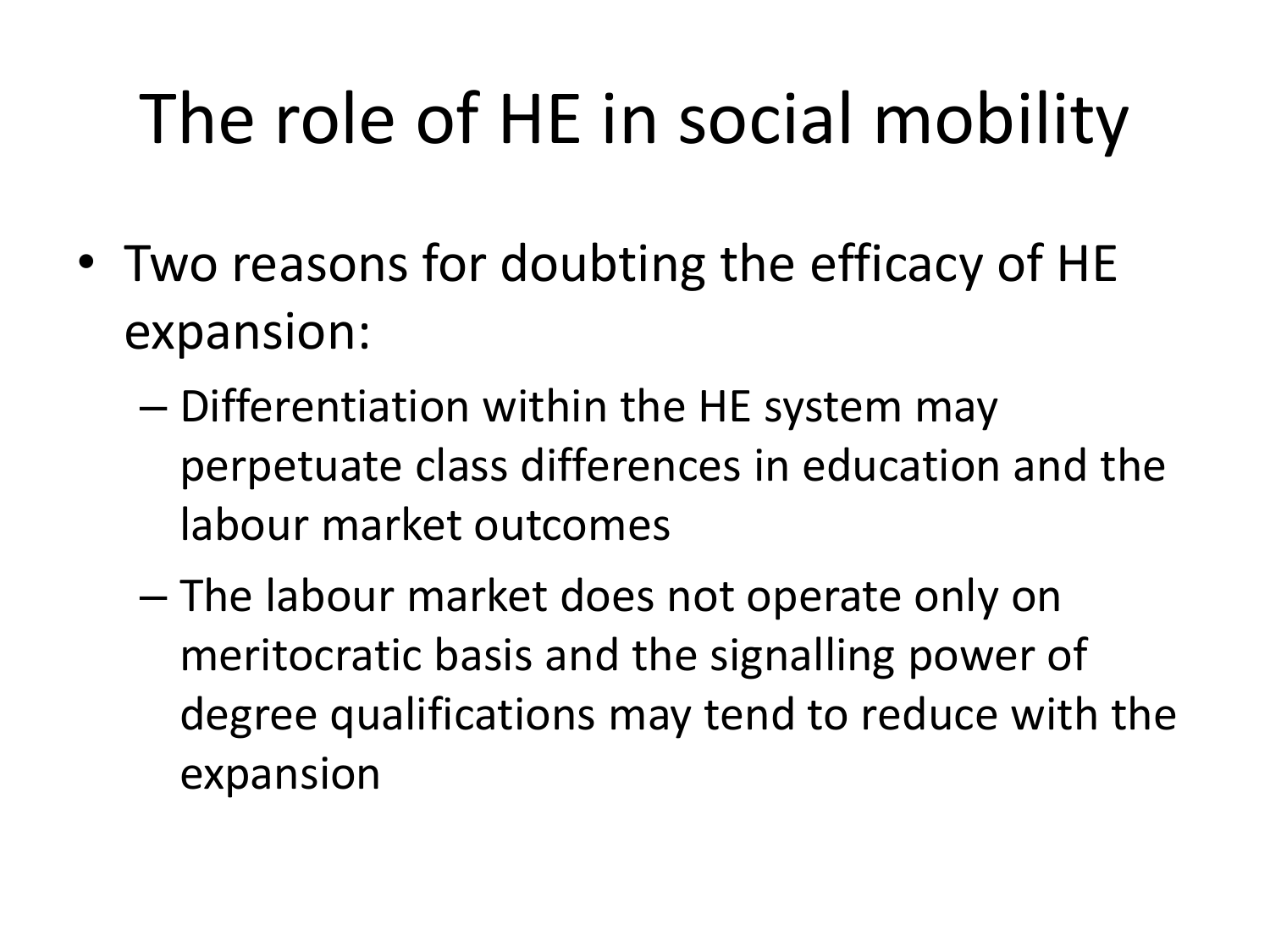### Expansion and Stratification in Higher Education

- What does expansion imply for inequality?
	- Inclusion: more opportunities for persons from disadvantaged backgrounds
	- Or diversion: elite positions are preserved for people from more advantaged social classes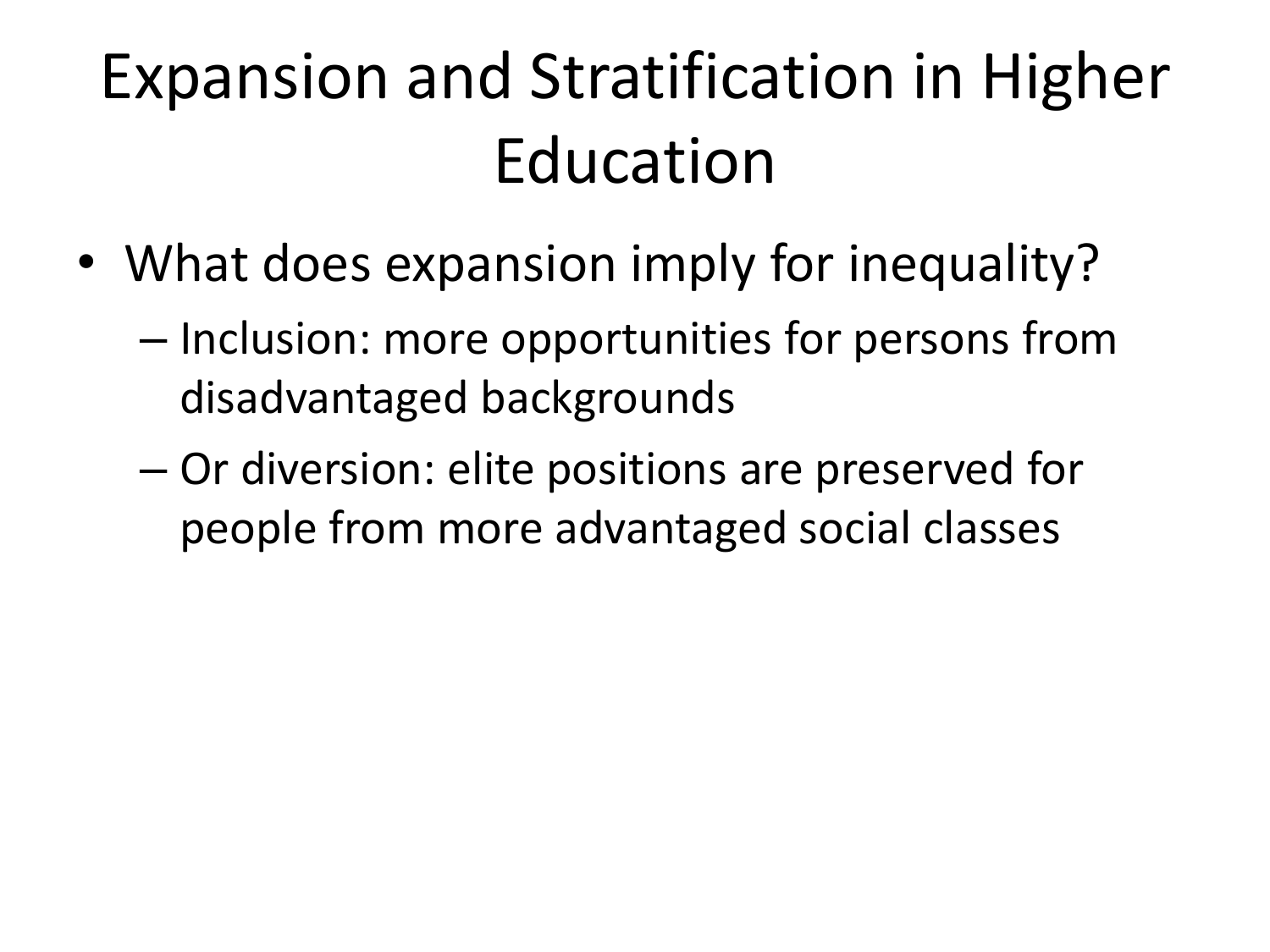# Findings for Scotland

- Expansion has favoured the disadvantaged
- However, most of the expansion favouring the disadvantaged has occurred in the lower status institutions
- Inequalities across the extremes of the socioeconomic distribution are staggering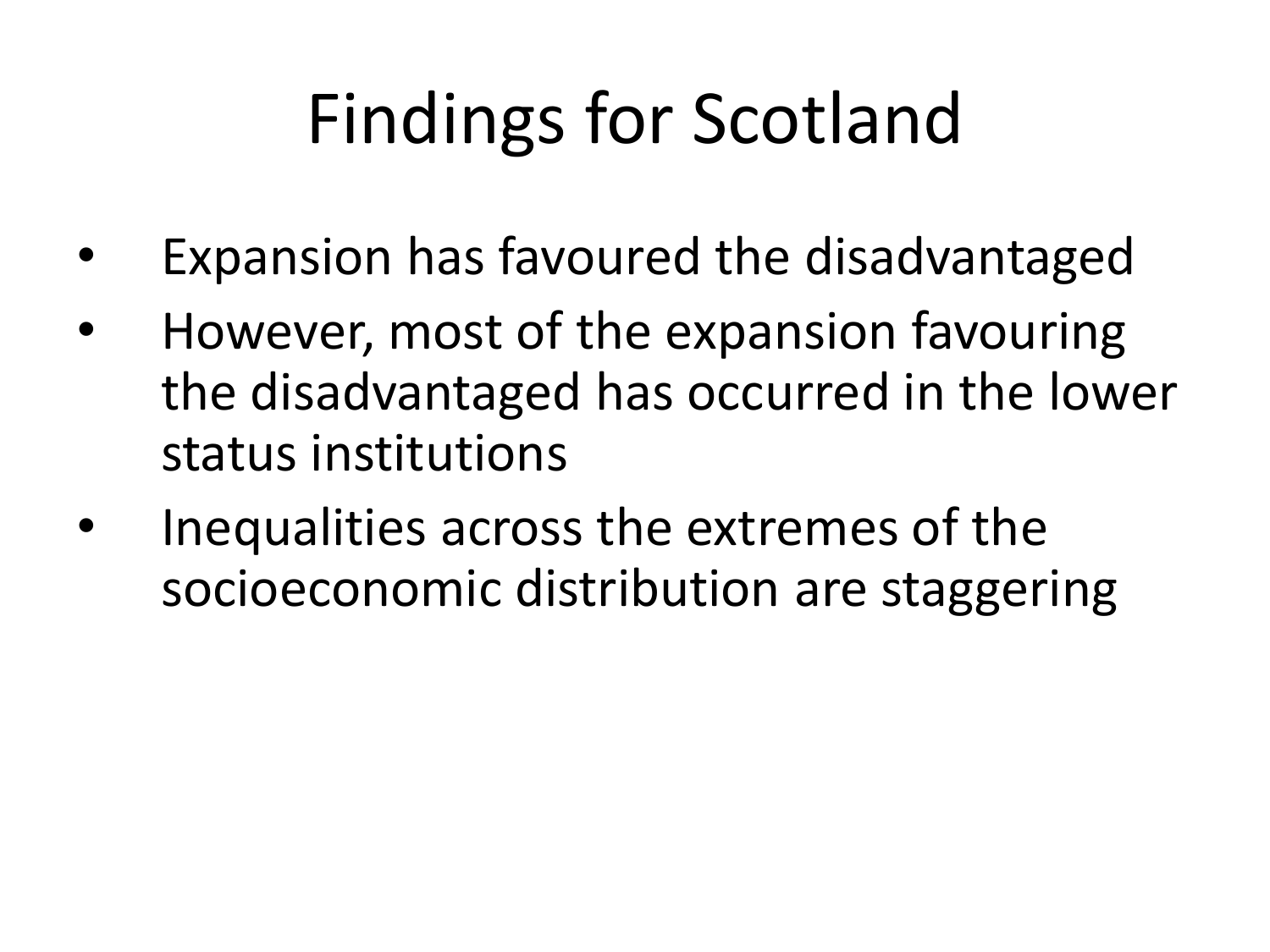#### HE expansion and differentiation in Scotland (Iannelli, Gamoran and Paterson, 2011a)

| <b>Parent SES/Year</b> | <b>Ancient</b> | Old  | <b>Poly/New</b> | <b>FE</b> | <b>None</b> |
|------------------------|----------------|------|-----------------|-----------|-------------|
| Prof & hi ed           | 36.8           | 12.2 | 37.5            | 3.5       | 10.0        |
| 1987/89/91             |                |      |                 |           |             |
| 1993                   | 36.7           | 21.0 | 32.1            | 5.1       | 5.1         |
| 1999/01                | 36.6           | 25.0 | 20.9            | 6.6       | 11.0        |
| Intermed & mid ed      |                |      |                 |           |             |
| 1987/89/91             | 0.2            | 0.4  | 8.0             | 4.8       | 86.6        |
| 1993                   | 0.2            | 0.6  | 8.9             | 12.9      | 77.4        |
| 1999/01                | 1.5            | 4.1  | 7.7             | 14.7      | 72.0        |
| Working & low ed       |                |      |                 |           |             |
| 1987/89/91             | 0.03           | 0.05 | 2.5             | 2.2       | 95.3        |
| 1993                   | 0.04           | 0.2  | 4.6             | 6.3       | 88.9        |
| 1999/01                | 0.5            | 1.0  | 5.9             | 13.3      | 79.3        |

Source: Scottish School Leavers Surveys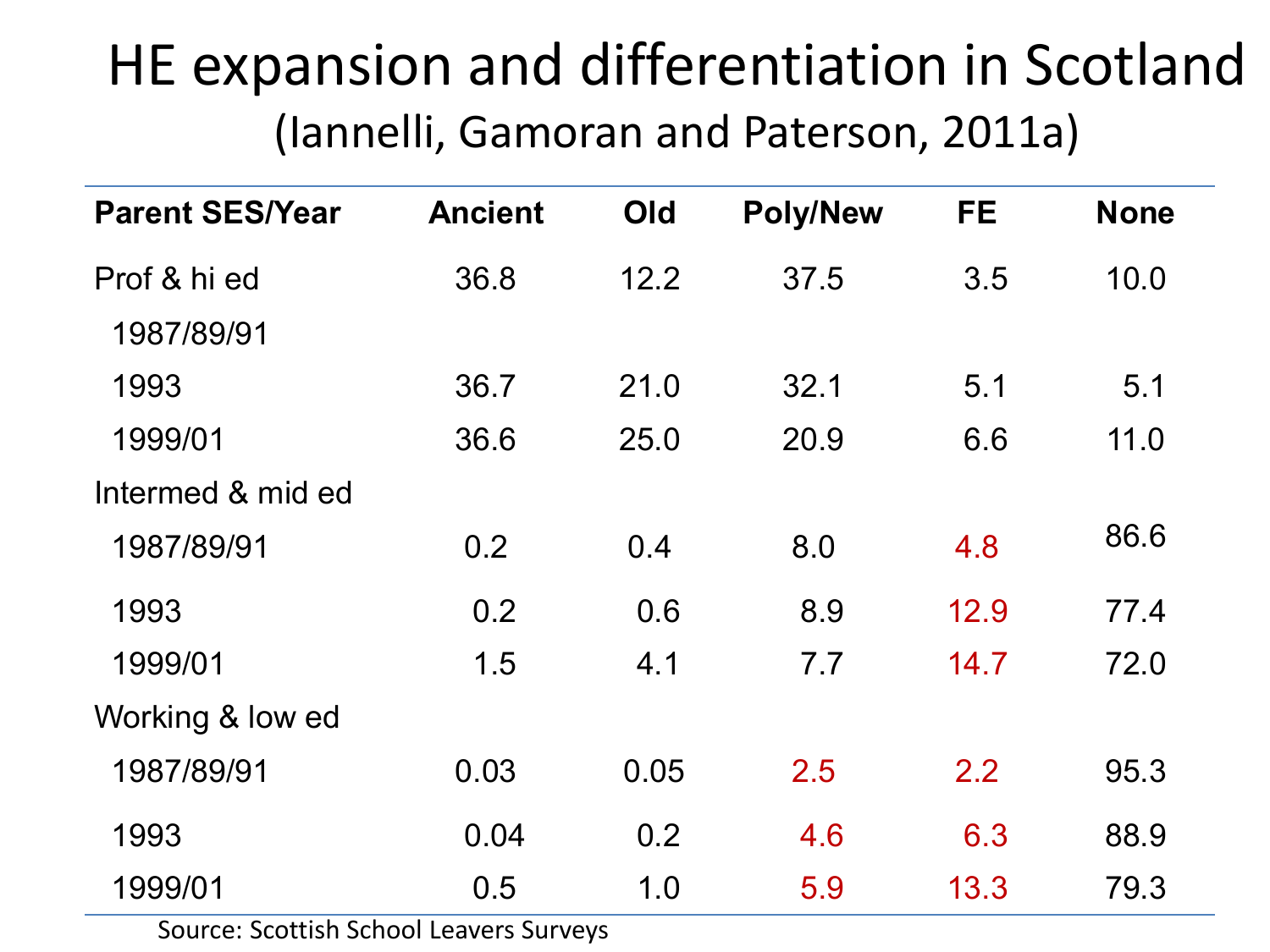HE expansion and differentiation in Scotland (Iannelli, Paterson and Gamoran, 2011b)

- The choice of field of study is less stratified by social class
- Persons of lower social origins enter fields with greater labour market returns (occupational status and earnings) in lowerstatus institutional sectors
- Persons of lower social origins are less likely to enter more academically selective fields of study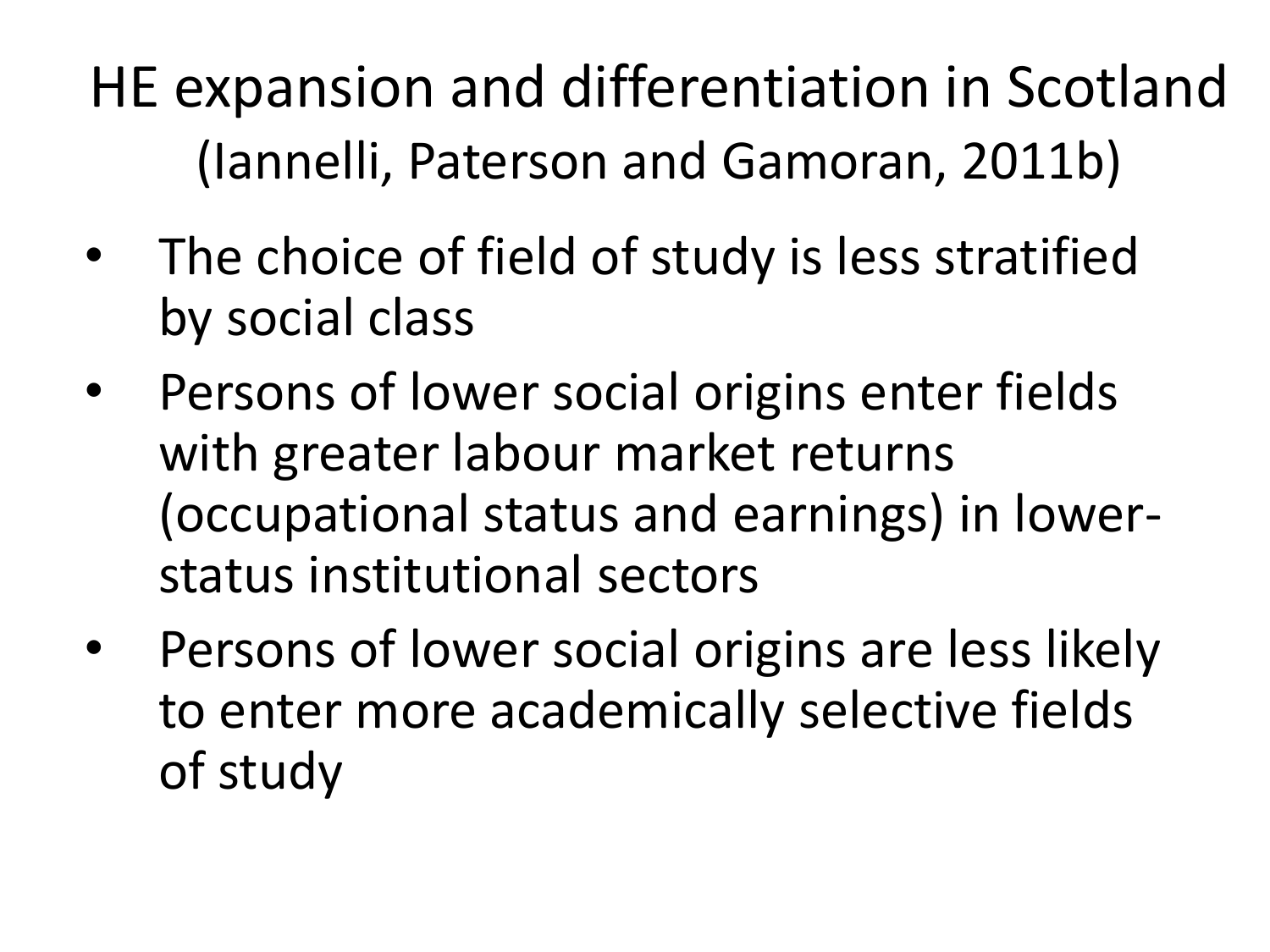## School subjects, HE and occupational destinations

- Selectivity in HE entry depends not only on prior educational achievement but also subject choice at secondary level
- Subject choices are crucial for gaining access to prestigious universities and for entering professional jobs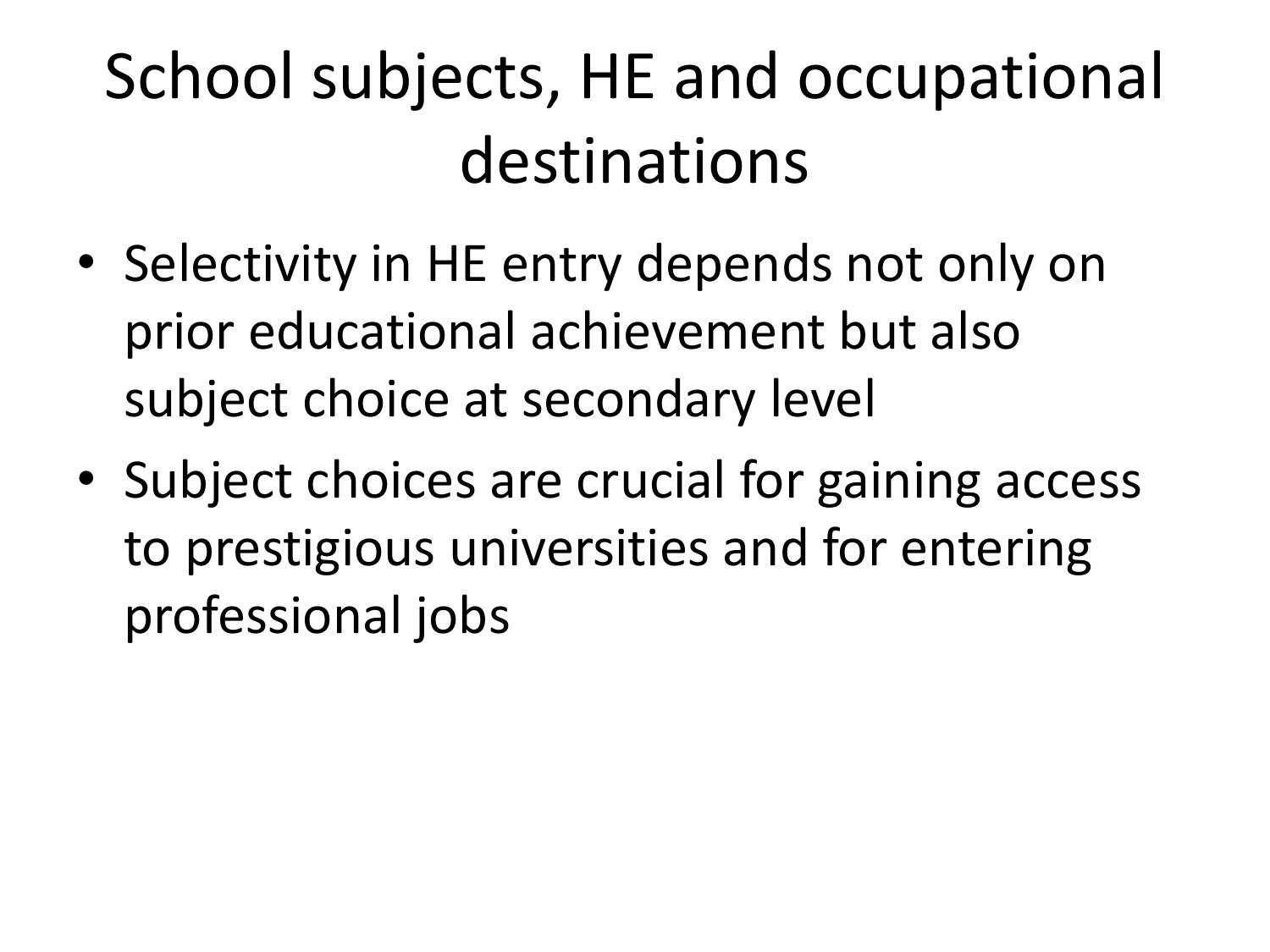#### School subjects, HE and occupational destinations (Iannelli, 2013)

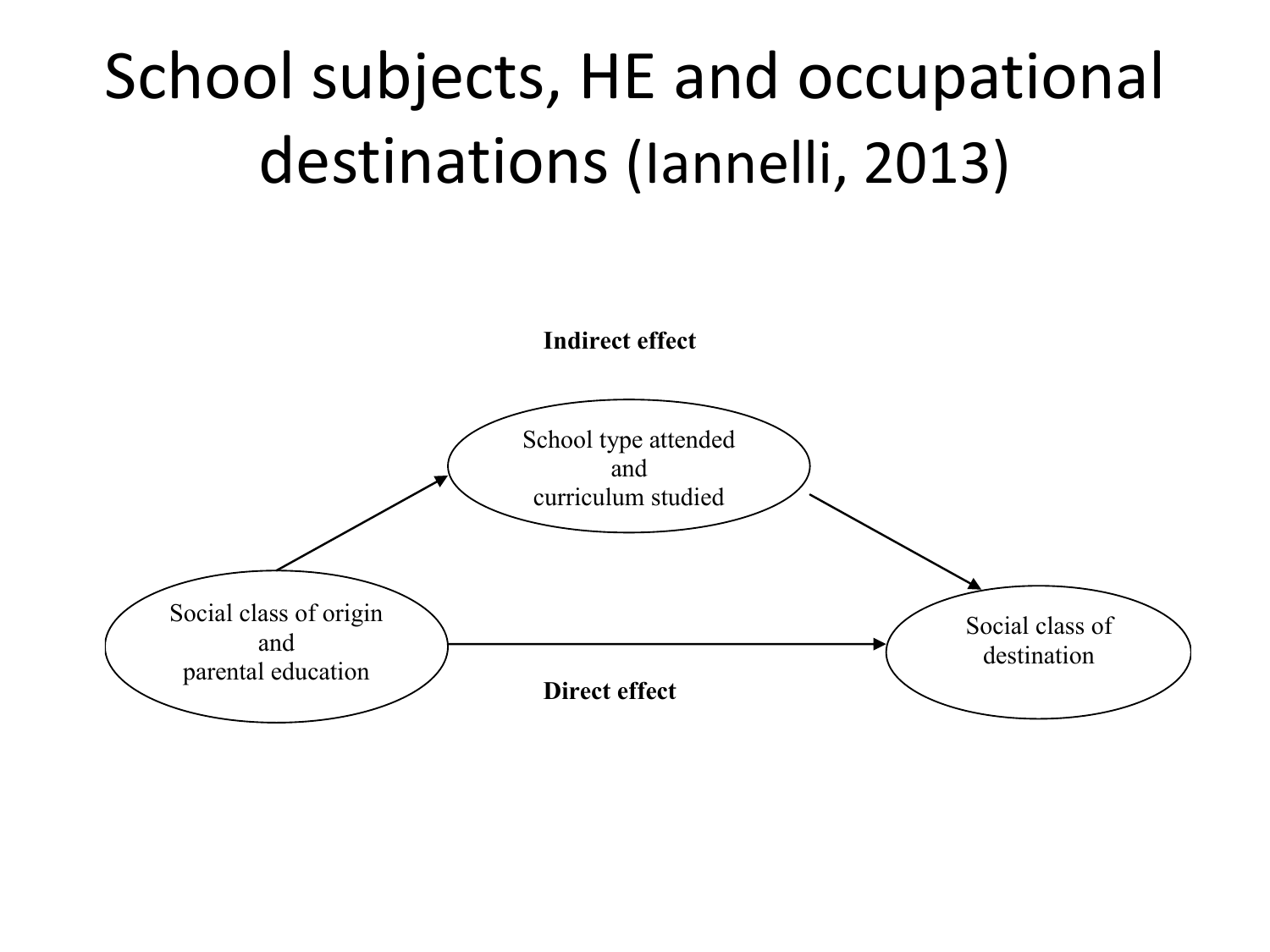## School subjects, HE and occupational destinations (Iannelli, 2013)

Percentages of direct and indirect effects of social class of origin and parental education on the chances of entering professional and managerial occupations (Class I-II)

| Social class of origin<br>(ref. Class VI-VII)             | Via school type | Via school curriculum | Via school type<br>and curriculum |  |  |  |
|-----------------------------------------------------------|-----------------|-----------------------|-----------------------------------|--|--|--|
| Class I-II                                                |                 |                       |                                   |  |  |  |
| Direct effect                                             | 92              | 77                    | 75                                |  |  |  |
| Indirect effect                                           | $8*$            | $23*$                 | $25*$                             |  |  |  |
| <b>Parental education</b><br>(ref. left at 15 or younger) |                 |                       |                                   |  |  |  |
| Left at 18 or later                                       |                 |                       |                                   |  |  |  |
| Direct effect                                             | 84              | 71                    | 67                                |  |  |  |
| Indirect effect                                           | $16*$           | $29*$                 | $33*$                             |  |  |  |

Source: 1958 National Child Development Study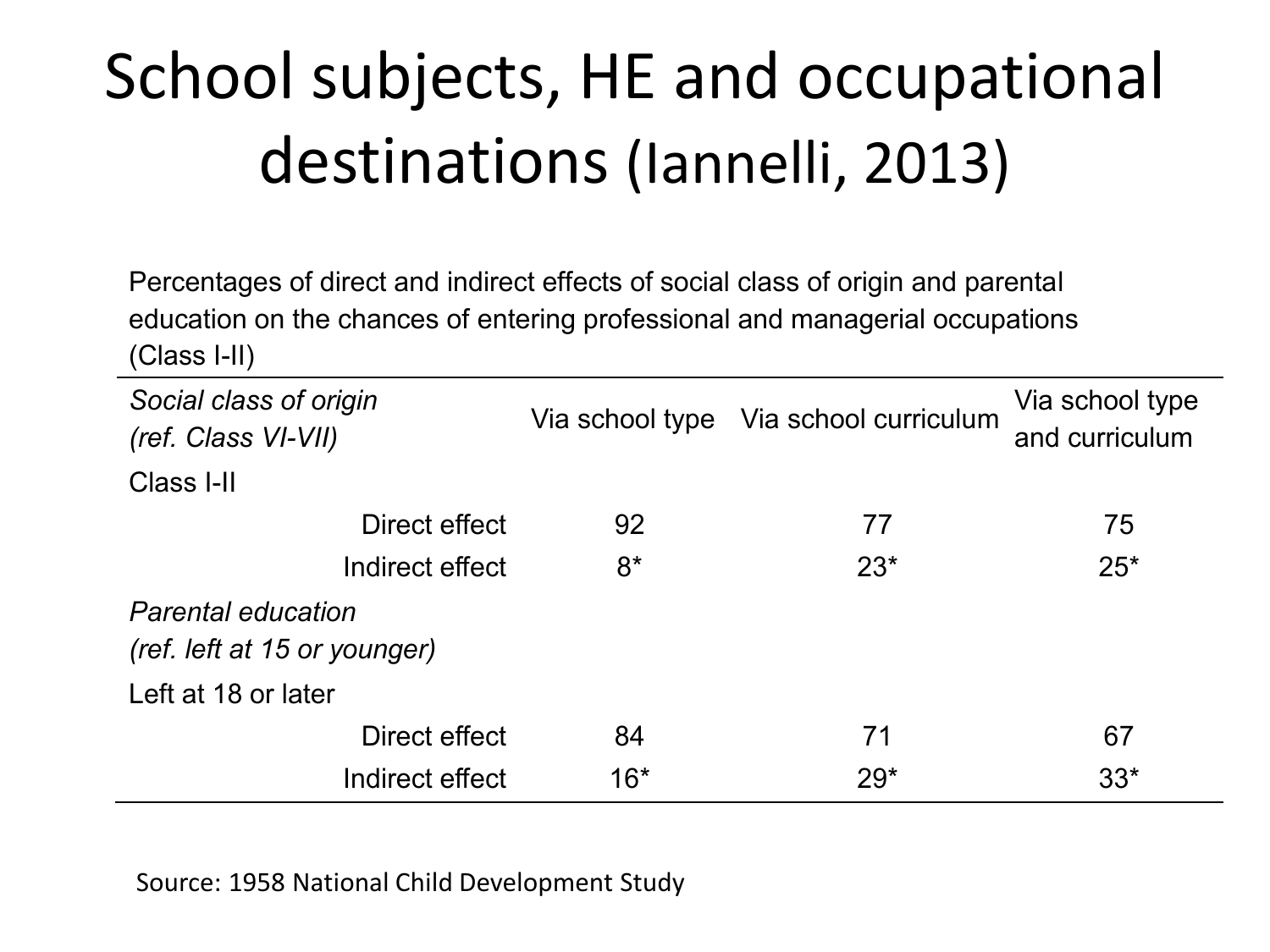#### Social inequalities in labour market outcomes

- The effect of social class origin on individuals' labour market outcomes is still strong and only partly mediated by education
- Even though to a lesser extent than for low educated people, social origin also matters for HE graduates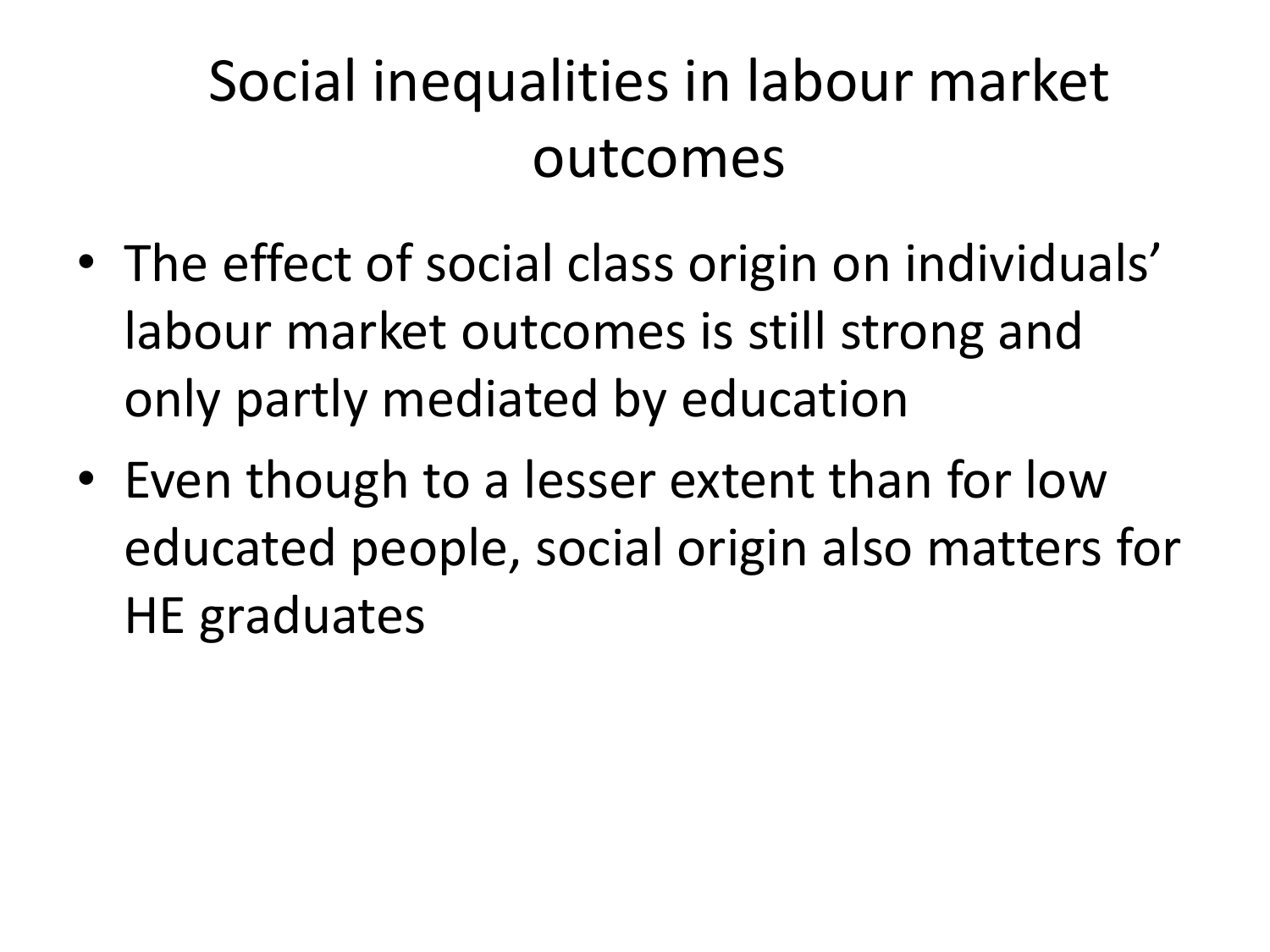#### Parental education and graduates' chances of acquiring a professional occupation (Iannelli and Klein, 2013)



Source: REFLEX 2005 (UK data); all models control for gender, ethnic origin and age; M1= gross effect of parental education; M2= model 1 + attainment prior to higher education; M3= model 2 + field of study; M4 = model 3 + final grade and postgraduate enrolment.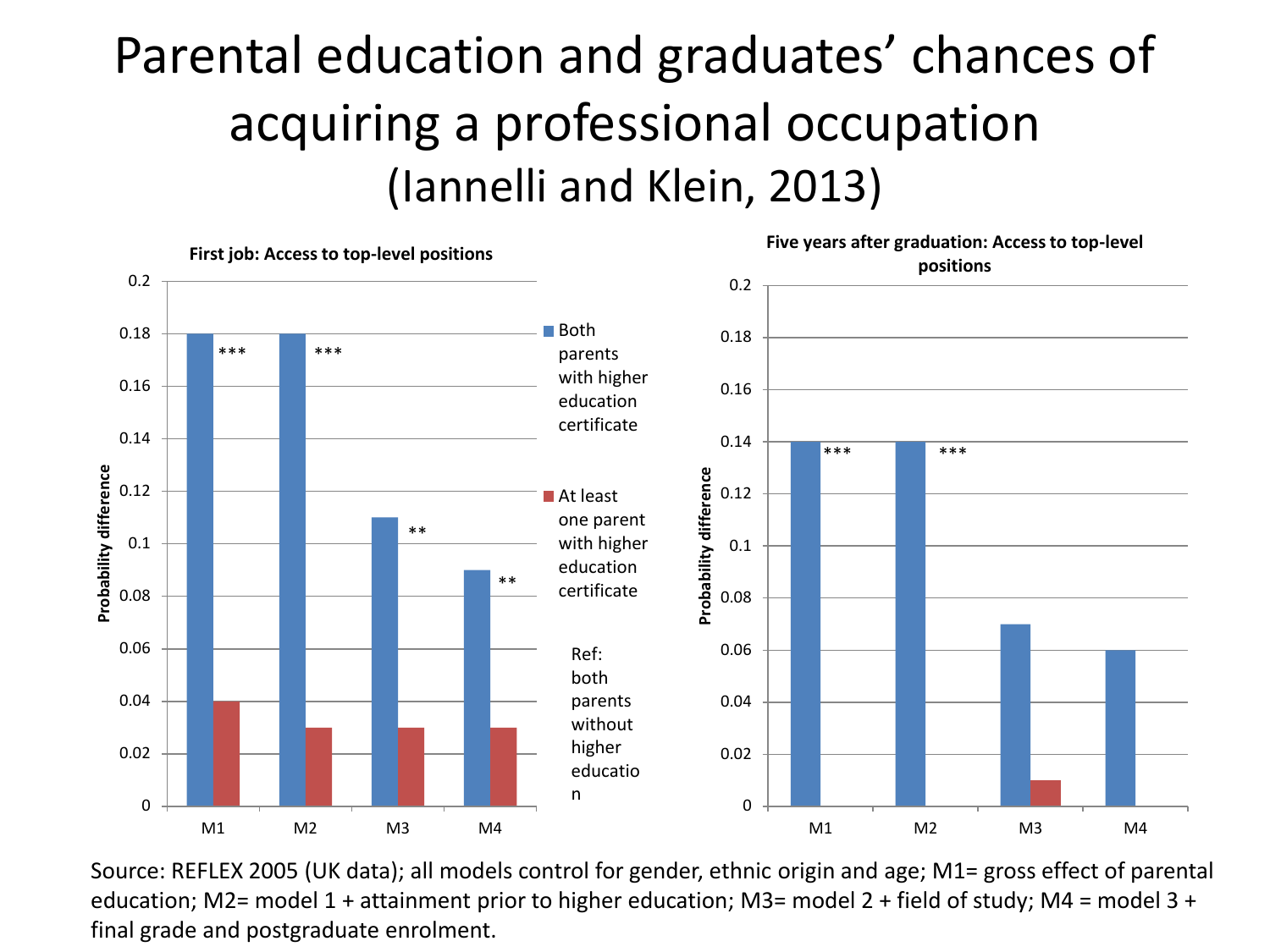#### Education policy and social mobility

- Education policies have contributed relatively little to reducing social inequalities
- Education policy, on its own, cannot eradicate social inequalities, wider social reforms are needed
- After the referendum, is the Scottish Government going to have the power and the willingness to engage in wider social reforms leading to an equalisation of life conditions?